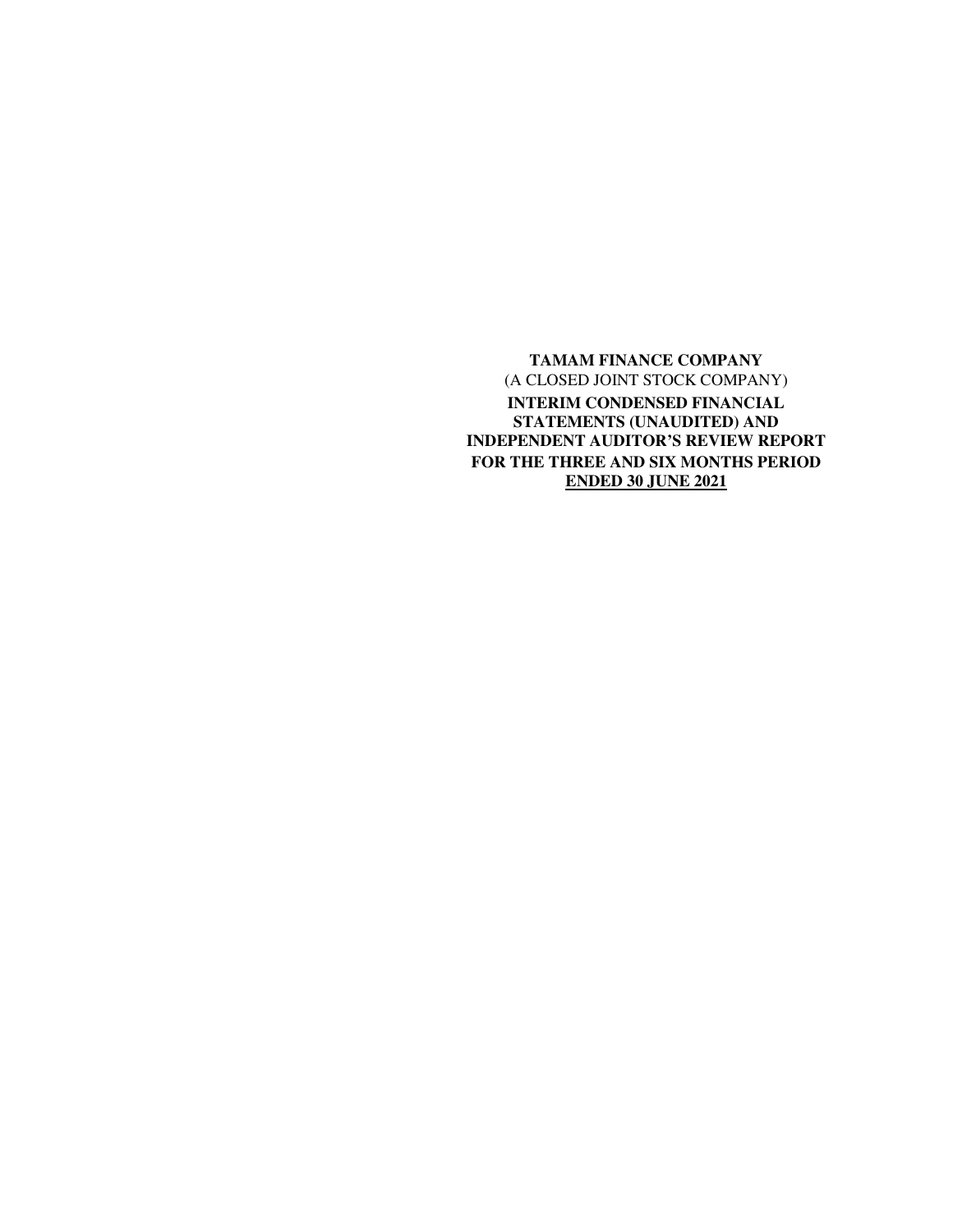# **INTERIM CONDENSED FINANCIAL STATEMENTS (UNAUDITED) FOR THE THREE AND SIX MONTHS PERIOD ENDED 30 JUNE 2021**

| <b>INDEX</b>                                                                 | <b>PAGE</b> |
|------------------------------------------------------------------------------|-------------|
| Independent auditor's review report                                          |             |
| Interim condensed statement of financial position                            | 3           |
| Interim condensed statement of profit or loss and other comprehensive income |             |
| Interim condensed statement of changes in equity                             | 5           |
| Interim condensed statement of cash flows                                    | 6           |
| Notes to the interim condensed financial statements                          | $7 - 11$    |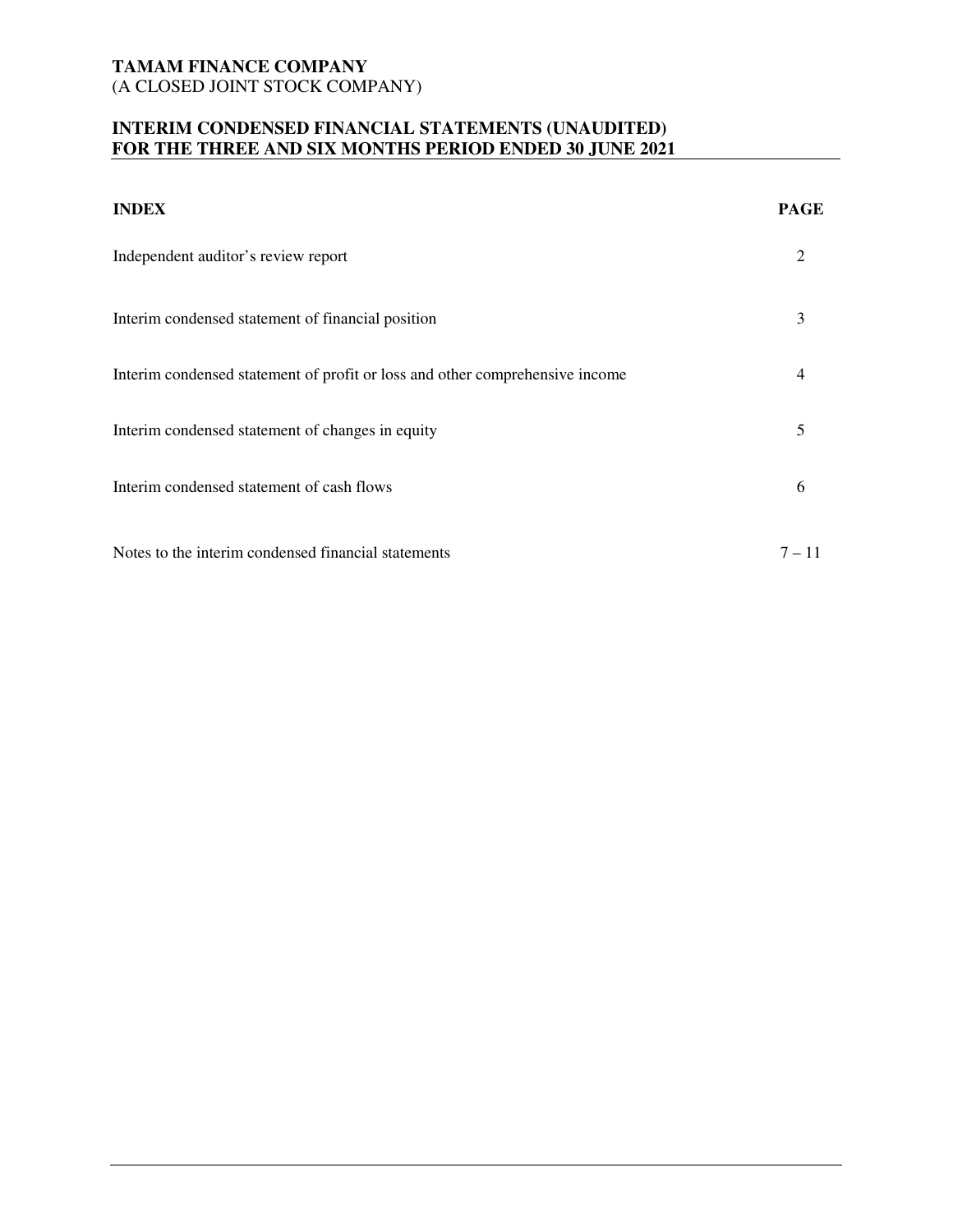

P.O. Box 8736, Rivadh 11492 Tel.: +966 11 278 0608 Fax: +966 11 278 2883 rivadh@bdoalamri.com

# **Independent Auditor's Review Report**

To the shareholders of **Tamam Finance Company** (A Closed Joint Stock Company)

Riyadh, Kingdom of Saudi Arabia

## **Introduction**

We have reviewed the accompanying interim condensed statement of financial position of Tamam Finance Company ("the Company"), a Closed Joint Stock Company as at 30 June 2021 and the related interim condensed statement of profit or loss and other comprehensive income for the three and six months period then ended, and the interim condensed statements of changes in equity and cash flows for the six month period then ended and a summary of significant accounting policies and other explanatory notes. Management is responsible for the preparation and fair presentation of these interim condensed financial statements in accordance with International Accounting Standard  $34 -$  ("IAS  $34$ ") "Interim Financial Reporting" that are endorsed in the Kingdom of Saudi Arabia. Our responsibility is to express a conclusion on these interim condensed financial statements based on our review.

#### **Scope of Review**

We conducted our review in accordance with International Standard on Review Engagements 2410, "Review of Interim Financial Information Performed by the Independent Auditor of the Entity", endorsed in the Kingdom of Saudi Arabia. A review of interim condensed financial statements consists of making inquiries, primarily of persons responsible for financial and accounting matters, and applying analytical and other review procedures. A review is substantially less in scope than an audit conducted in accordance with International Standards on Auditing as endorsed in the Kingdom of Saudi Arabia, and consequently does not enable us to obtain assurance that we would become aware of all significant matters that might be identified in an audit. Accordingly, we do not express an audit opinion.

#### Conclusion

Based on our review, nothing has come to our attention that causes us to believe that the accompanying interim condensed financial statements are not prepared in all material respects in accordance in accordance with IAS 34 as endorsed in the Kingdom of Saudi Arabia.

#### **Other matters**

The comparative information for the interim condensed statement of financial position is based on the audited financial statements as at 31 December 2020. The comparative information for the interim condensed statements of profit or loss and other comprehensive income, changes in equity and cash flows for the six months' period ended 30 June 2020, and related explanatory notes, have not been audited or reviewed.

## For Dr. Mohamed Al-Amri & Co.

**Gihad Al-Amri** Certified Public Accountant Registration No. 362



Riyadh, on 4 August 2021 (G) Corresponding to: 25 Dhul Hijjah 1442 (H)

 $\overline{2}$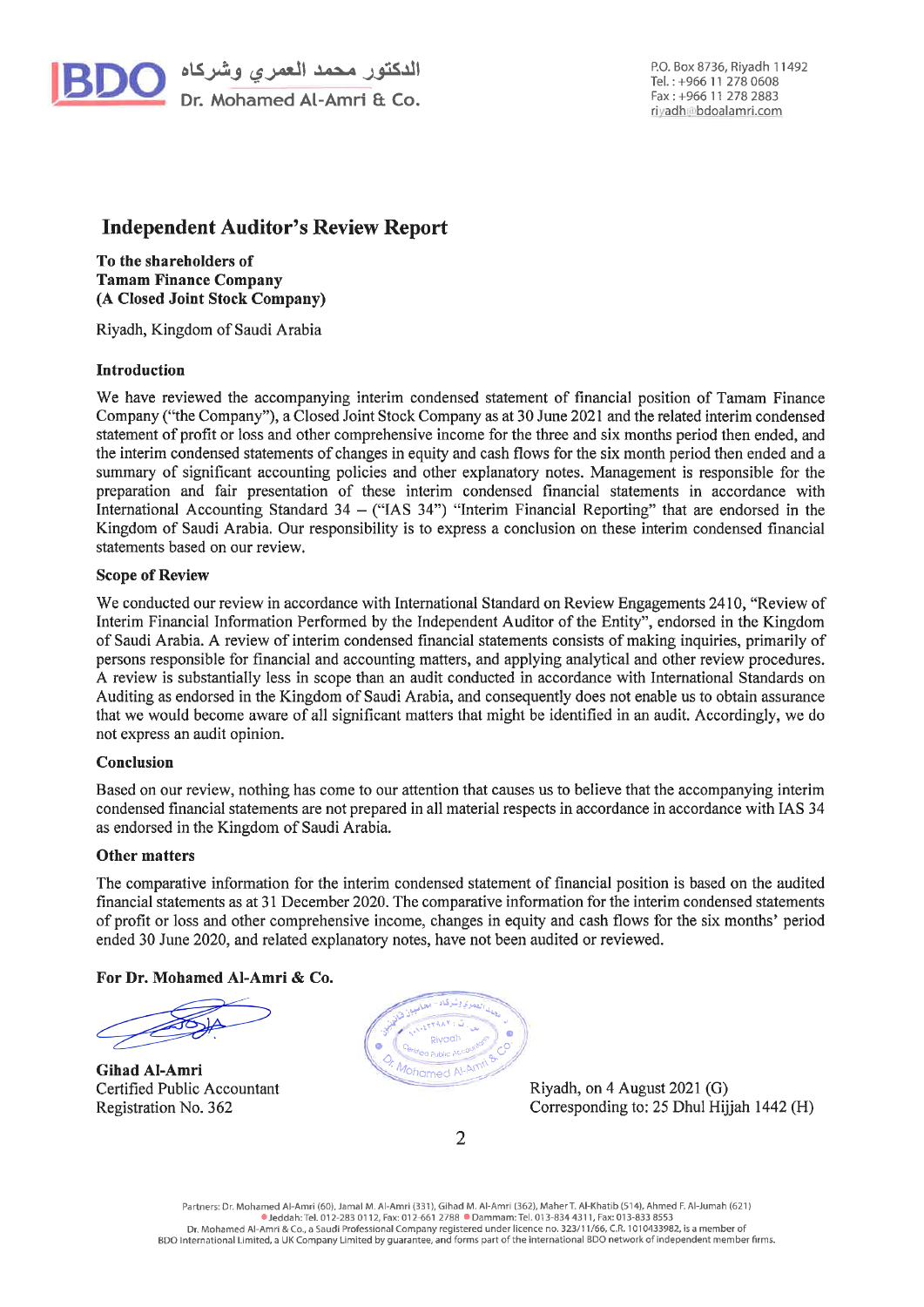# **INTERIM CONDENSED STATEMENT OF FINANCIAL POSITION AS AT 30 JUNE 2021**

(All amounts in Saudi Riyals)

| <b>ASSETS</b>                                 | <b>Note</b> | <b>30 June 2021</b><br>(Unaudited) | 31 December 2020<br>(Audited) |
|-----------------------------------------------|-------------|------------------------------------|-------------------------------|
| <b>Current assets</b>                         |             |                                    |                               |
| Cash at bank                                  |             | 12,485,900                         | 18,559,310                    |
| Tawaruq and other receivables                 | 4           | 12,058,618                         | 2,586,087                     |
| Due from a related party                      | 5           | 12,520,309                         |                               |
| <b>Total current assets</b>                   |             | 37,064,827                         | 21,145,397                    |
| <b>Non-current assets</b>                     |             |                                    |                               |
| Property and equipment                        |             | 5,317,972                          | 6,115,815                     |
| <b>Intangible assets</b>                      |             | 202,375                            | 153,125                       |
| <b>Total non-current assets</b>               |             | 5,520,347                          | 6,268,940                     |
| <b>TOTAL ASSETS</b>                           |             | 42,585,174                         | 27,414,337                    |
| <b>LIABILITIES AND EQUITY</b>                 |             |                                    |                               |
| <b>Current liabilities</b>                    |             |                                    |                               |
| Accruals and other payables                   |             | 1,008,551                          | 183,175                       |
| Due to a related party                        | 5           |                                    | 17,038,857                    |
| <b>Total current liabilities</b>              |             | 1,008,551                          | 17,222,032                    |
| <b>Non-current liabilities</b>                |             |                                    |                               |
| Employees' end of service benefits obligation |             | 198,154                            | 82,174                        |
| <b>Total liabilities</b>                      |             | 1,206,705                          | 17,304,206                    |
| <b>EQUITY</b>                                 |             |                                    |                               |
| Share capital                                 | 6           | 57,000,000                         | 20,000,000                    |
| <b>Accumulated deficit</b>                    |             | (15,621,531)                       | (9,889,869)                   |
| <b>Total equity</b>                           |             | 41,378,469                         | 10,110,131                    |
| <b>TOTAL LIABILITIES AND EQUITY</b>           |             | 42,585,174                         | 27,414,337                    |

**Sultan Al-Deghatther<br>
Vice Chairman and<br>
Managing Director** 

The accompany notes (1) to (12) form an integral part of these interim condensed financial statements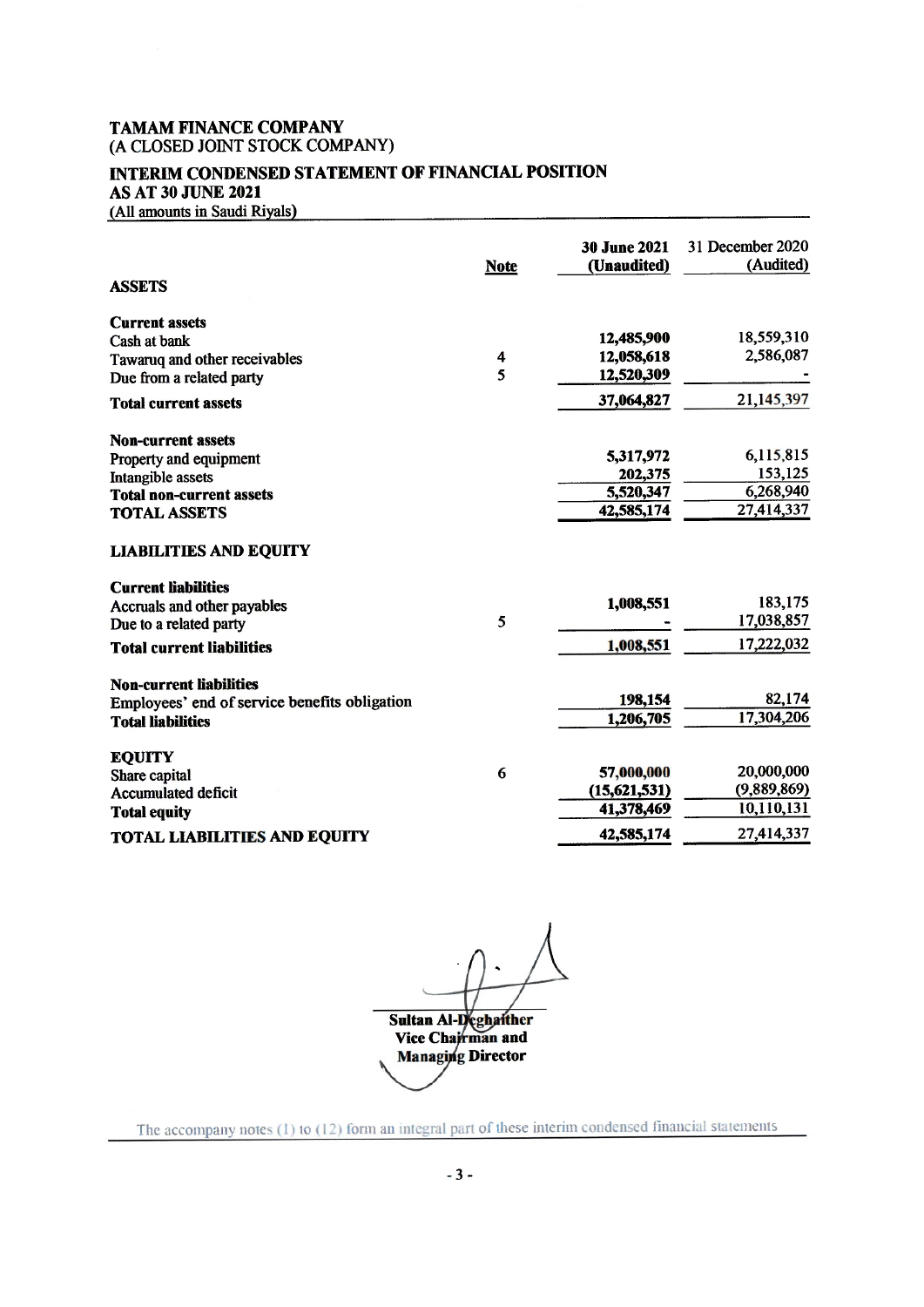# INTERIM CONDENSED STATEMENT OF PROFIT OR LOSS AND OTHER COMPREHENSIVE **INCOME (UNAUDITED)** FOR THE THREE AND SIX MONTHS PERIOD ENDED 30 JUNE 2021

(All amounts in Saudi Riyals)

|                                                                        |      | For the three-months period<br>ended |                            | For the six-months period<br>ended |                            |
|------------------------------------------------------------------------|------|--------------------------------------|----------------------------|------------------------------------|----------------------------|
|                                                                        |      |                                      | 30 June 2020<br>(Unaudited |                                    | 30 June 2020<br>(Unaudited |
|                                                                        |      | 30 June 2021                         | and                        | 30 June 2021                       | and                        |
|                                                                        |      |                                      |                            |                                    | Unreviewed)                |
|                                                                        | Note | (Unaudited)                          | Unreviewed)                | (Unaudited)                        |                            |
| Income from financing                                                  | 8    | 2,249,213                            | 76,756                     | 4,241,421                          | 100,532                    |
| <b>Business Consulting</b><br>related<br>salaries<br>Employees'<br>and |      | (107,966)                            | (1, 192, 568)              | (215,957)                          | (1,473,068)                |
| charges                                                                |      | (2,213,940)                          | (281, 745)                 | (4,301,915)                        | (597, 152)                 |
| <b>Subscription fees</b>                                               |      | (1,017,901)                          | (39, 386)                  | (1, 560, 289)                      | (53,780)                   |
| Depreciation and amortization                                          |      | (389, 854)                           | (517, 789)                 | (779, 896)                         | (770, 257)                 |
| IT related costs                                                       |      | (840, 146)                           | (225, 998)                 | (1,652,746)                        | (225,998)                  |
| Other operating expenses                                               |      | (501, 638)                           | (324, 258)                 | (664, 302)                         | (421, 442)                 |
| Allowance for expected credit losses                                   | 4    | (682, 171)                           |                            | (797, 978)                         | (19,208)                   |
| <b>Loss before zakat</b><br>Zakat                                      | 7    | (3,504,403)                          | (2,504,988)                | (5,731,662)                        | (3,460,373)                |
| Loss for the period                                                    |      | (3,504,403)                          | (2,504,988)                | (5,731,662)                        | (3,460,373)                |
| Other comprehensive income                                             |      |                                      |                            |                                    |                            |
| Total comprehensive loss for the<br>period                             |      | (3,504,403)                          | (2, 504, 988)              | (5,731,662)                        | (3,460,373)                |

**Sultan Al-Deghaither** Vice Chairman and Managing Director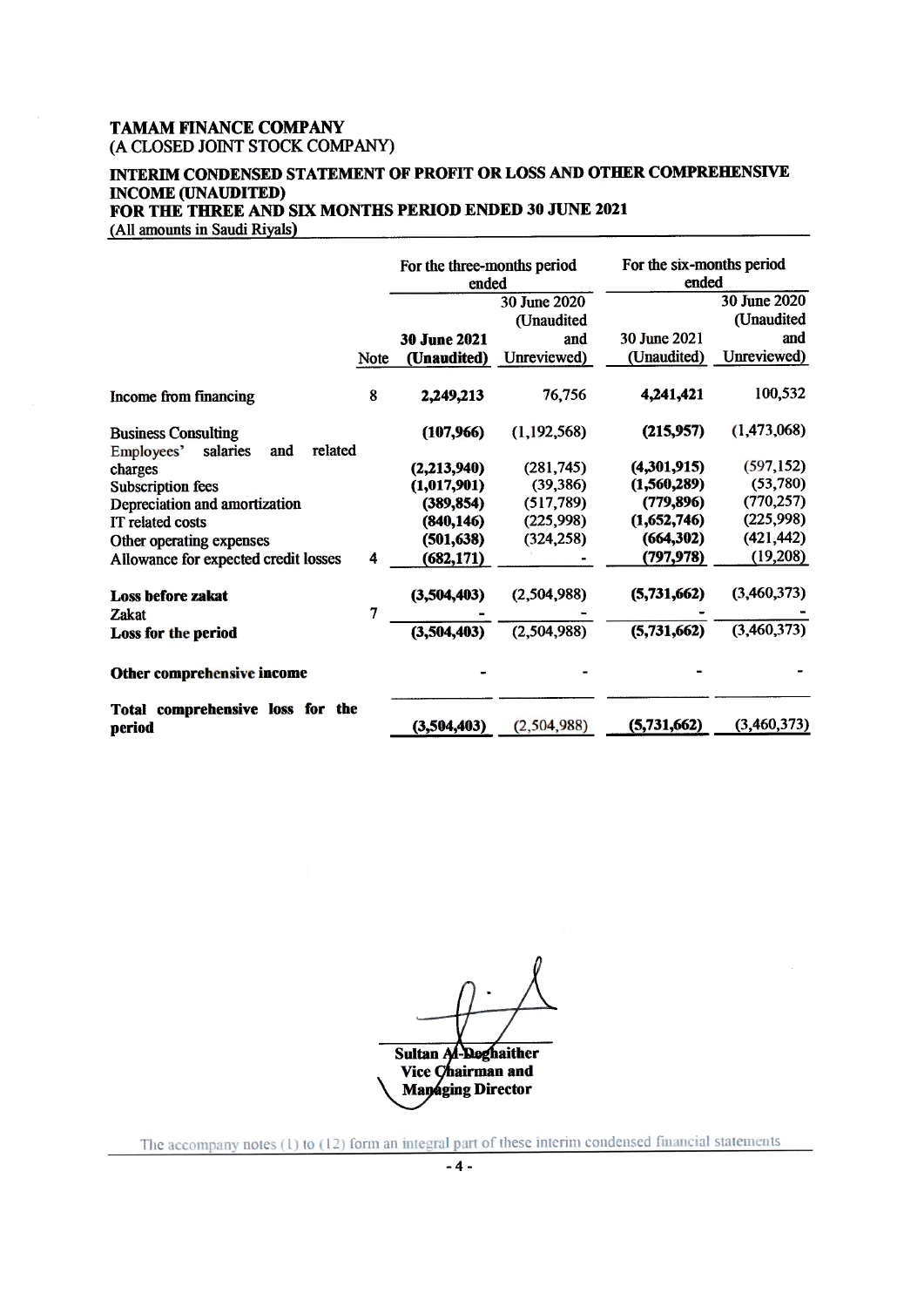# INTERIM CONDENSED STATEMENTS OF CHANGES IN EQUITY FOR SIX MONTHS PERIOD ENDED 30 JUNE 2021

(All amounts in Saudi Riyals)

|                                                    | <b>Share capital</b> | <b>Accumulated</b><br>deficit | <b>Total</b> |
|----------------------------------------------------|----------------------|-------------------------------|--------------|
| Balance at 1 January 2020 (Audited)                | 100,000              | (145,751)                     | (45,751)     |
| Share capital introduced                           | 19,900,000           |                               | 19,900,000   |
| Loss for the period                                |                      | (3,460,373)                   | (3,460,373)  |
| Other comprehensive income                         |                      |                               |              |
| Total comprehensive loss for the period            |                      | (3,460,373)                   | (3,460,373)  |
| Balance at 30 June 2020 (Unaudited and Unreviewed) | 20,000,000           | (3,606,124)                   | 16,393,876   |
|                                                    |                      |                               |              |
| Balance at 1 January 2021 (Audited)                | 20,000,000           | (9,889,869)                   | 10,110,131   |
| Share capital introduced                           | 37,000,000           |                               | 37,000,000   |
| Loss for the period                                |                      | (5,731,662)                   | (5,731,662)  |
| Other comprehensive income                         |                      |                               |              |
| Total comprehensive loss for the period            |                      | (5,731,662)                   | (5,731,662)  |
| Balance as at 30 June 2021 (Unaudited)             | 57,000,000           | (15, 621, 531)                | 41,378,469   |

Sultan Al-Deghaither

**Vice Chairman and<br>Managing Director** 

The accompany notes  $(1)$  to  $(12)$  form an integral part of these interim condensed financial statements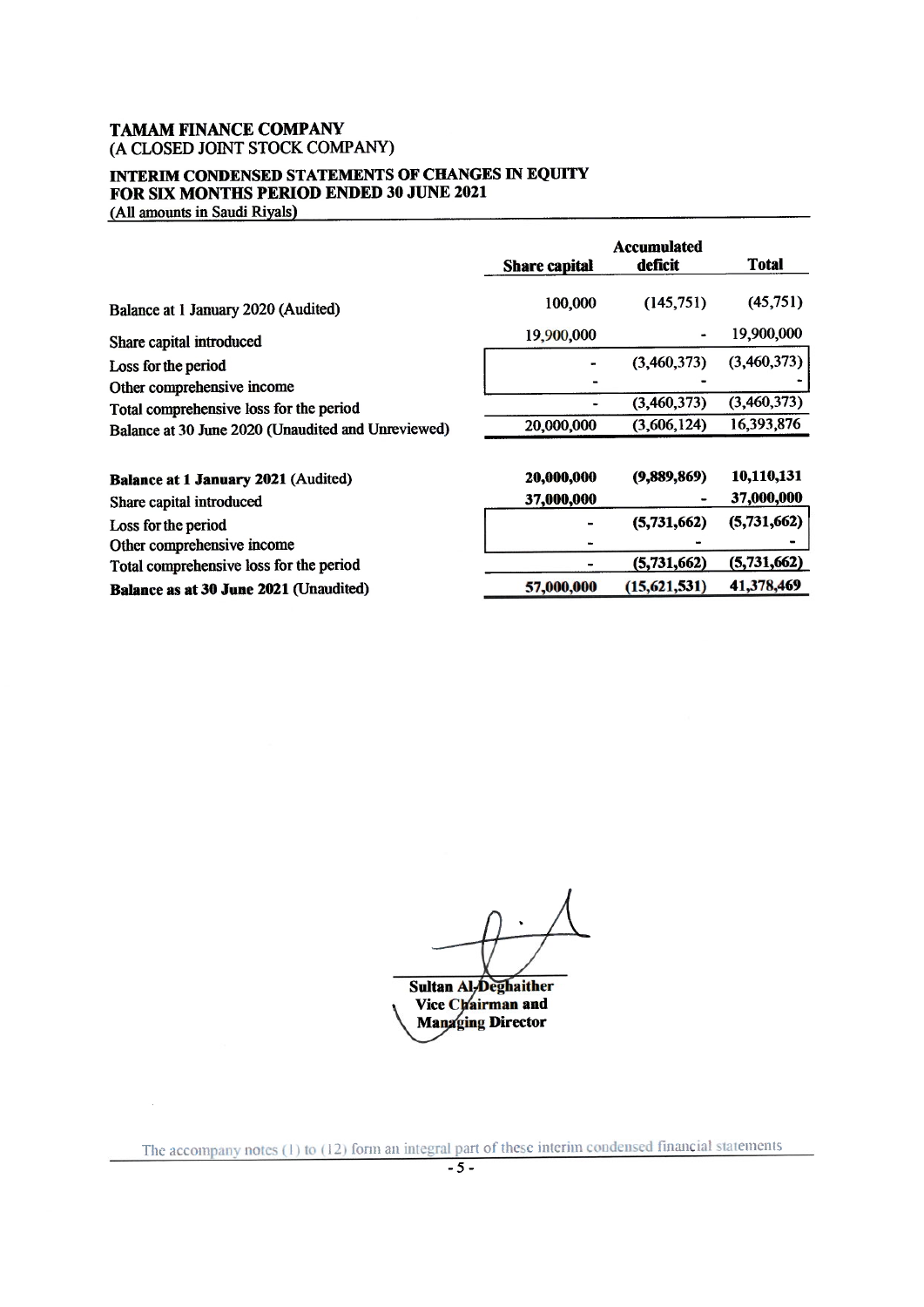# **INTERIM CONDENSED STATEMENT OF CASH FLOWS** FOR THE SIX MONTHS PERIOD ENDED 30 JUNE 2021

(All amounts in Saudi Riyals)

|                                                          |             |                     | 30 June 2020   |
|----------------------------------------------------------|-------------|---------------------|----------------|
|                                                          |             | <b>30 June 2021</b> | (Unaudited and |
|                                                          | <b>Note</b> | (Unaudited)         | Unreviewed)    |
| <b>CASH FLOWS FROM OPERATING ACTIVITIES</b>              |             |                     |                |
| Loss before zakat                                        |             | (5,731,662)         | (3,460,373)    |
| Adjustments to reconcile net loss for the period before  |             |                     |                |
| zakat to net cash from operating activities:             |             |                     |                |
| Allowance for expected credit losses                     | 4           | 797,978             | 19,208         |
| Depreciation and amortization                            |             | 779,896             | 770,257        |
| Provision for employees' end-of-service benefits         |             | 115,980             | 19,700         |
|                                                          |             | (4,037,808)         | (2,651,208)    |
| <b>Changes in working capital</b>                        |             |                     |                |
| Tawaruq and other receivables                            |             | (10, 270, 509)      | (163, 511)     |
| Accruals and other payables                              |             | 825,376             | 50,457         |
| Related parties, net                                     |             | (29, 559, 166)      | 10,776,007     |
| Net cash (used in) / generated from operating activities |             | (43, 042, 107)      | 8,011,745      |
|                                                          |             |                     |                |
| <b>CASH FLOWS FROM INVESTING ACTIVITIES</b>              |             |                     |                |
| Purchase of property and equipment                       |             | (31, 303)           | (7,765,774)    |
| Net cash used in investing activities                    |             | (31, 303)           | (7, 765, 774)  |
|                                                          |             |                     |                |
| <b>CASH FLOWS FROM FINANCING ACTIVITIES</b>              |             |                     |                |
| Proceeds from share capital introduced                   |             | 37,000,000          | 19,900,000     |
| Net cash generated from financing activities             |             | 37,000,000          | 19,900,000     |
| Net change in cash and cash equivalents                  |             | (6,073,410)         | 20,145,971     |
| Cash and cash equivalents at beginning of the period     |             | 18,559,310          | 678,591        |
| Cash and bank balances at end of the period              |             | 12,485,900          | 20,824,562     |
|                                                          |             |                     |                |

Sultan Al-Deghaither Vice Chairman and **Managing Director** 

The accompany notes  $(1)$  to  $(12)$  form an integral part of these interim condensed financial statements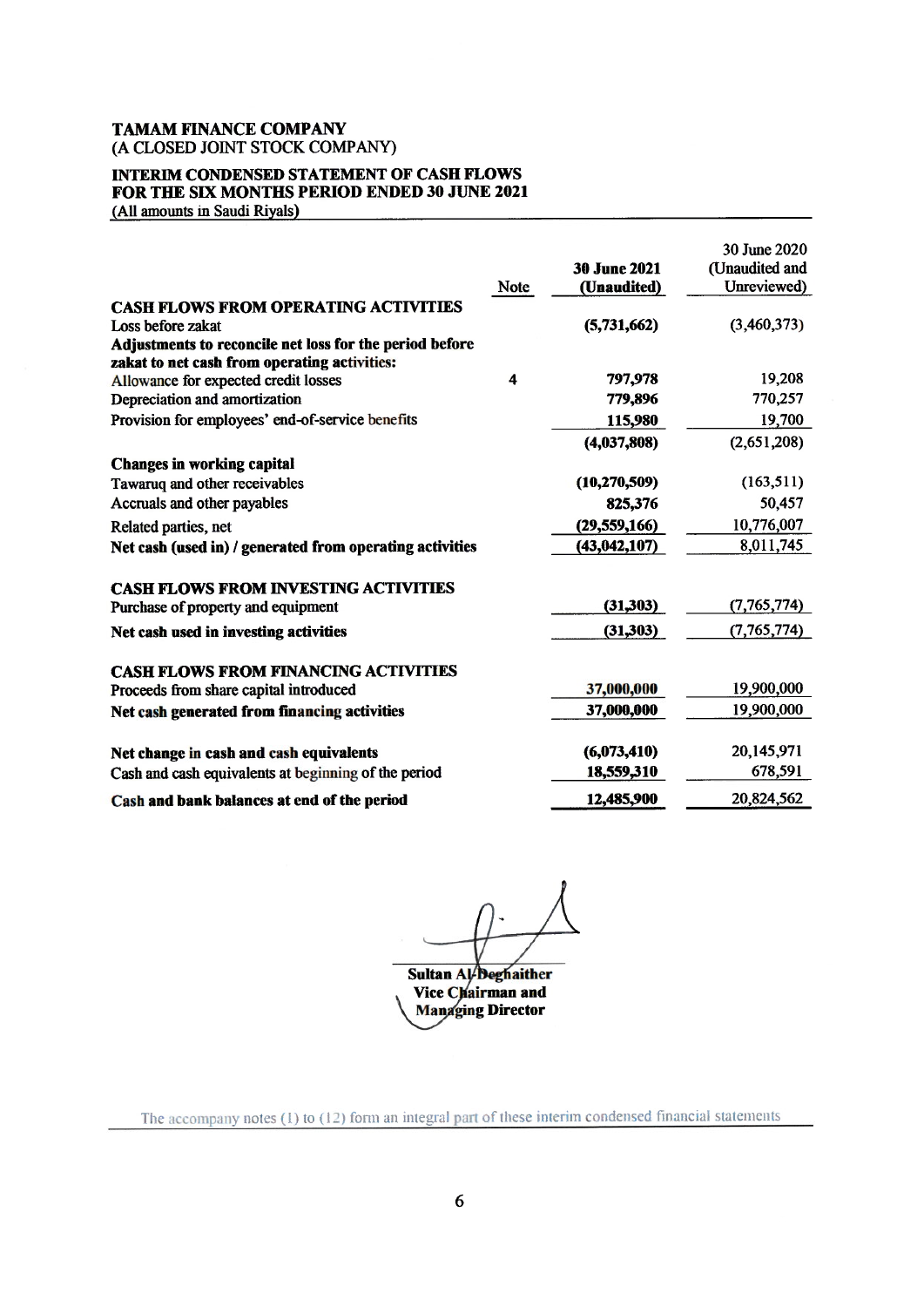## **NOTES TO THE INTERIM CONDENSED FINANCIAL STATEMENTS (UNAUDITED) FOR THE SIX MONTHS PERIOD ENDED 30 JUNE 2021**

(All amounts in Saudi Riyals**)** 

## **1 ORGANIZATION AND ACTIVITIES**

#### **1.1 General Information**

The Company is a "Closed Joint Stock Company" registered in Riyadh, Kingdom of Saudi Arabia under Commercial Registration no. 1010573360 dated 9 Shaban 1440 (H) corresponding to 15 April 2019 (G).

The Company is wholly owned by Mobile Telecommunications Company Saudi Arabia ("Parent Company"). The ultimate parent company of the Company is Oman Telecommunications Company SAOG, Oman.

The Company is engaged in providing consumer finance services in accordance with the approval of Saudi Central Bank ("SAMA") numbered 57/A SH/202012 issued on 15 Jamada Awwal 1442 (H) corresponding to 20 December 2020.

The duration of the Company is 49 years starting from the date of registration of the Commercial Registration.

The registered address of the Company is P.O. Box 295814, Riyadh 11351, Kingdom of Saudi Arabia.

On 1 Safar 1441 (H) corresponding to 30 September 2019 (G), the Company was converted from Limited Liability Company to Closed Joint Stock Company. During 2020, the name of the Company was changed from "Zain Payments Company Ltd" to "Tamam Finance Company".

## **2 BASIS OF PREPARATION**

The interim condensed financial statements have been prepared in accordance with International Accounting Standard "Interim Financial Reporting"- ("IAS 34") as endorsed in the Kingdom of Saudi Arabia and other standards and pronouncements issued by the Saudi Organisation for Chartered and Professional Accountants ("SOCPA").

These interim condensed financial statements have been presented in Saudi Riyals ("SR"), which is also the functional currency of the Company.

These interim condensed financial statements do not include all the information and disclosure required in the annual financial statements and should be read in conjunction with the annual financial statements for the year ended 31 December 2020. The interim results may not be an indicator of the annual results of the Company.

The accounting and risk management policies adopted in the preparation of these interim condensed financial statements are consistent with those used in the preparation of the annual audited financial statements for the year ended 31 December 2020.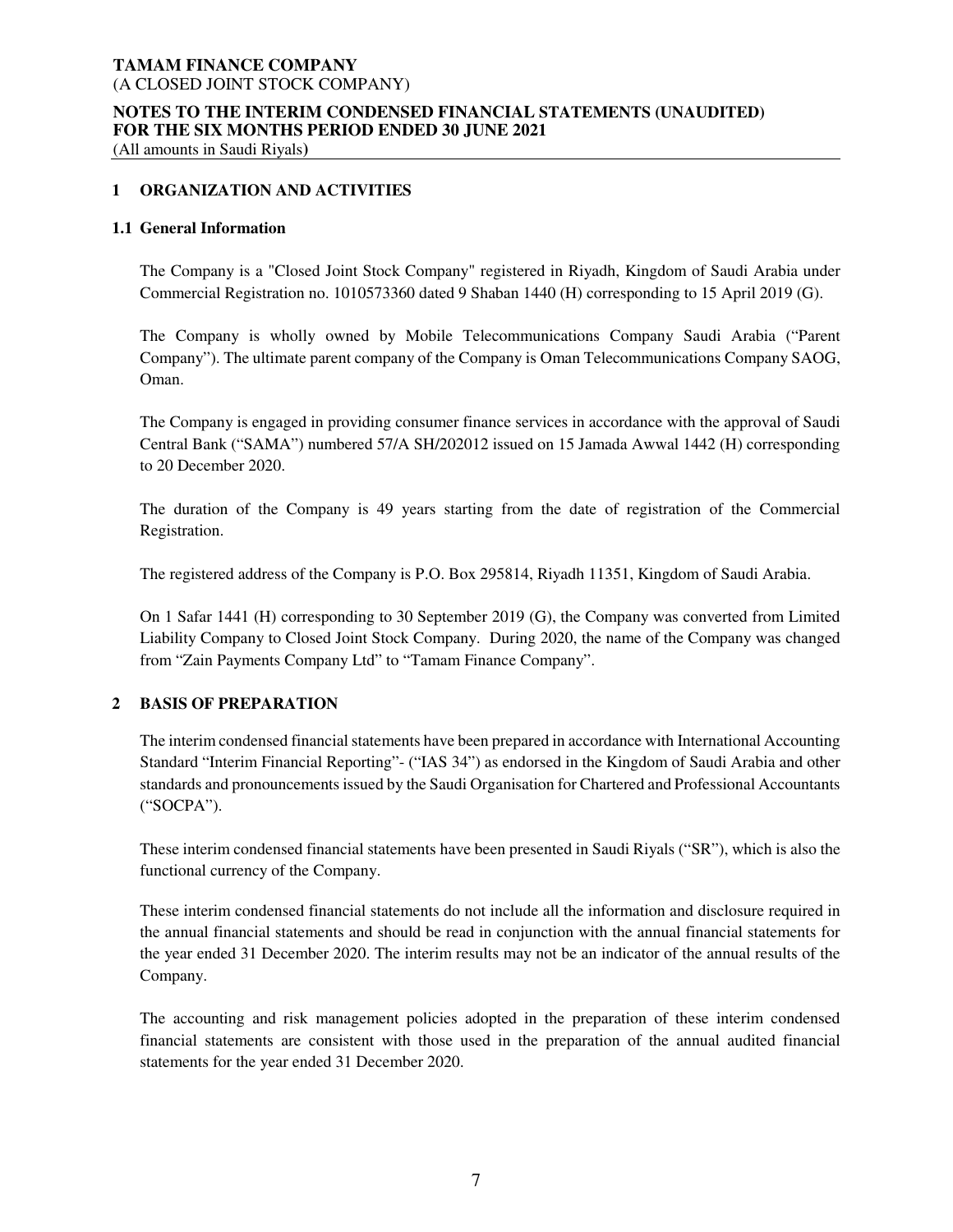#### **NOTES TO THE INTERIM CONDENSED FINANCIAL STATEMENTS (UNAUDITED) FOR THE SIX MONTHS PERIOD ENDED 30 JUNE 2021**

(All amounts in Saudi Riyals**)** 

# **3 ADOPTION OF NEW STANDARDS AND AMENDMENTS TO EXISTING ACCOUNTING STANDARDS**

New accounting standards and amendments to existing accounting standards effective from 1 January 2021 and onwards do not have any significant effect on the Company's interim condensed financial statements.

#### **3.1 New standards, interpretations and amendments effective in current period**

There are some other amendments to IFRS and IFRIC that were applied by the Company with effective dates before period ended 30 June 2021. Those standards and interpretation or amendments are not disclosed in these interim condensed financial statements as the management did not considered these relevant to the company operation or had a material impact on the financial statements of the Company.

#### **3.2 New standards, interpretations and amendments not yet effective in current period**

The Company has not early adopted any new standard, interpretation or amendment that have been issued but which are not yet effective. Those standards and interpretation or amendments are not disclosed in these interim condensed financial statements as the management did not considered these relevant to the company operation or will have a material impact on the financial statements of the Company in future periods.

#### **Use of estimates and judgements**

There have been no material revisions to the nature and amount of estimates of amounts reported in prior periods.

Management believes that all sources of estimation uncertainty remain similar to those disclosed in the last annual financial statements. The Company will continue to monitor the situation, and any changes required will be reflected in future reporting periods.

## **4 TAWARUQ AND OTHER RECEIVABLES**

|                                          |             | <b>30 June 2021</b> 31 December 2020 |
|------------------------------------------|-------------|--------------------------------------|
|                                          | (Unaudited) | (Audited)                            |
| Tawaruq receivables                      | 12,866,761  | 2,732,632                            |
| Less: Allowance for expected credit loss | (836, 401)  | (165, 150)                           |
| <b>Net Tawaruq receivables</b>           | 12,030,360  | 2,567,482                            |
| Other receivables                        | 28,258      | 18,605                               |
|                                          | 12,058,618  | 2,586,087                            |

The average credit period on the receivables is 30 days. Historical loss experience and derives loss rates based on historical loss rates to reflect the information about current conditions and reasonable and supportable forecast of future economic conditions. The Company recognizes an allowance against expected credit loss based on ECL model considering the ageing of its overdue debtors which increases as the debtors become more overdue as historical experience indicates that the likelihood of amounts being recoverable decreases the more the amount is overdue.

The Company performs credit-vetting procedures before granting credit to new customers. These procedures are reviewed and updated on an ongoing basis. There have been no changes to these procedures from the previous year.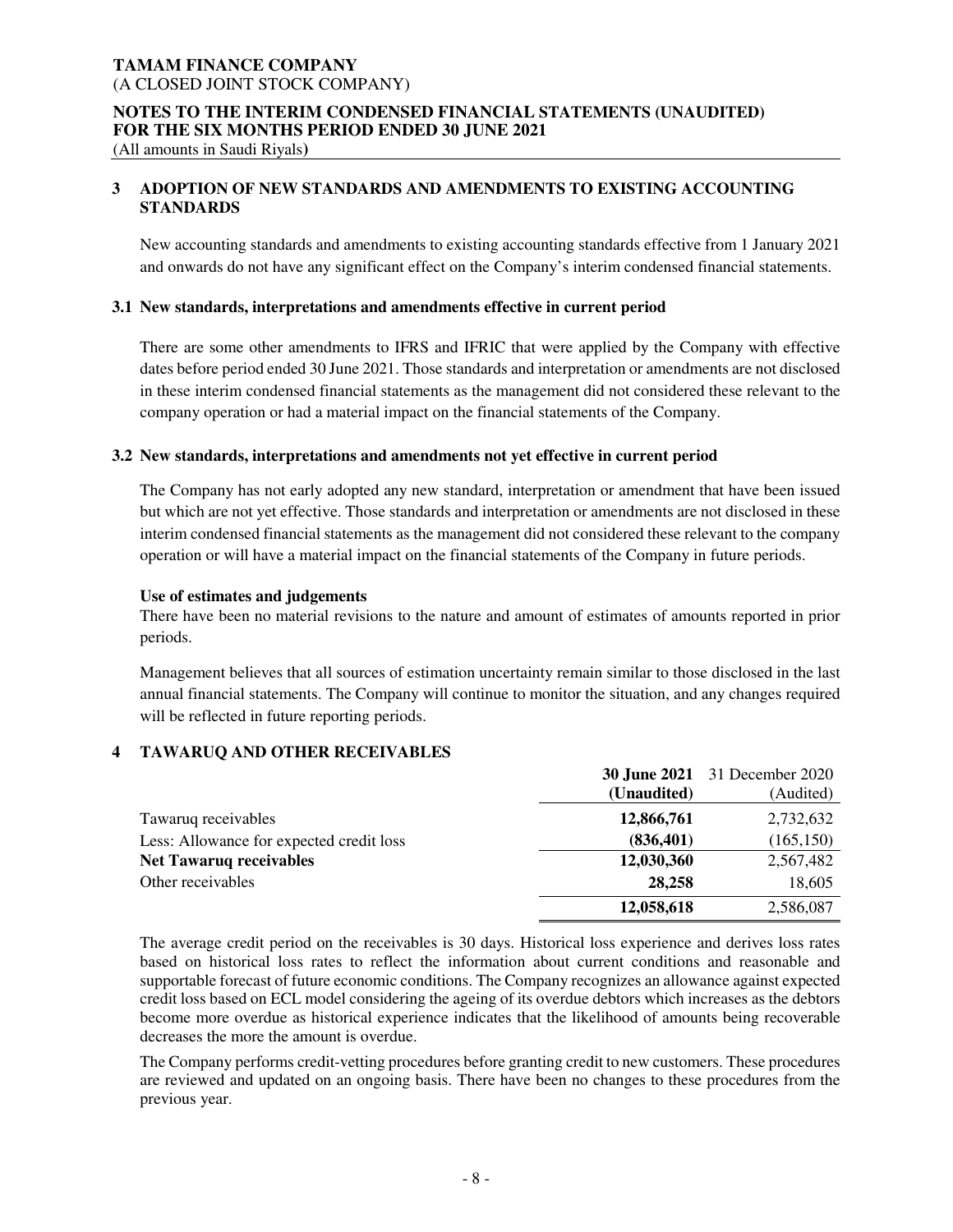## **NOTES TO THE INTERIM CONDENSED FINANCIAL STATEMENTS (UNAUDITED) FOR THE SIX MONTHS PERIOD ENDED 30 JUNE 2021**

(All amounts in Saudi Riyals**)** 

## **4 TAWARUQ AND OTHER RECEIVABLES (continued)**

#### **Age of overdue net Tawaruq receivables**

|                  | 30 June 2021 | 31 December 2020 |
|------------------|--------------|------------------|
|                  | (Unaudited)  | (Audited)        |
| $0$ to $90$ days | 10,297,158   | 2,537,967        |
| 91 to 360 days   | 1,733,202    | 29,515           |
|                  | 12,030,360   | 2,567,482        |

There were no amounts at the reporting date that were neither past due nor impaired for which the credit quality had reduced since the initial granting of credit.

#### **Movement on the allowance for doubtful debts**

|                               | <b>30 June 2021</b> | 31 December 2020 |
|-------------------------------|---------------------|------------------|
|                               | (Unaudited)         | (Audited)        |
| Opening balance               | 165,150             | 38,102           |
| Write-off for the period/year | (126, 727)          |                  |
| Charged for the period / year | 797.978             | 127,048          |
| Closing balance               | 836,401             | 165,150          |

In determining the recoverability of a Tawaruq receivable, the Company considers any change in the credit quality of the Tawaruq receivable from the date credit was initially granted up to the end of the reporting period. The concentration of credit risk is limited due to the fact that the customer base is large and unrelated. The Company does not hold any collateral over the impaired Tawaruq receivables.

# **5 AMOUNTS DUE TO RELATED PARTIES**

During the period/year, the Company had the following related party transactions:

|                                                | Relationship | <b>Nature</b>   | <b>30 June 2021</b>                | 31 December 2020                                  |
|------------------------------------------------|--------------|-----------------|------------------------------------|---------------------------------------------------|
| <b>Related party</b>                           |              |                 | (Unaudited)                        | (Audited)                                         |
| Mobile Telecommunications                      | Parent       |                 |                                    |                                                   |
| Company Saudi Arabia                           | Company      | <b>Expenses</b> | (8,395,210)                        | (8,447,167)                                       |
|                                                |              | Assets          | 31,303                             | 7,815,774                                         |
| Due from a related party balance:              |              |                 |                                    |                                                   |
|                                                |              |                 | <b>30 June 2021</b><br>(Unaudited) | 31 December 2020<br>(Audited)                     |
| Mobile Telecommunications Company Saudi Arabia |              |                 | 12,520,309                         |                                                   |
| Due to a related party balance:                |              |                 |                                    |                                                   |
|                                                |              |                 | (Unaudited)                        | <b>30 June 2021</b> 31 December 2020<br>(Audited) |
| Mobile Telecommunications Company Saudi Arabia |              |                 |                                    | 17,038,857                                        |
|                                                |              |                 |                                    |                                                   |

## **Senior management remuneration**

The Company did not pay any remuneration to its senior management for the period ended 30 June 2021.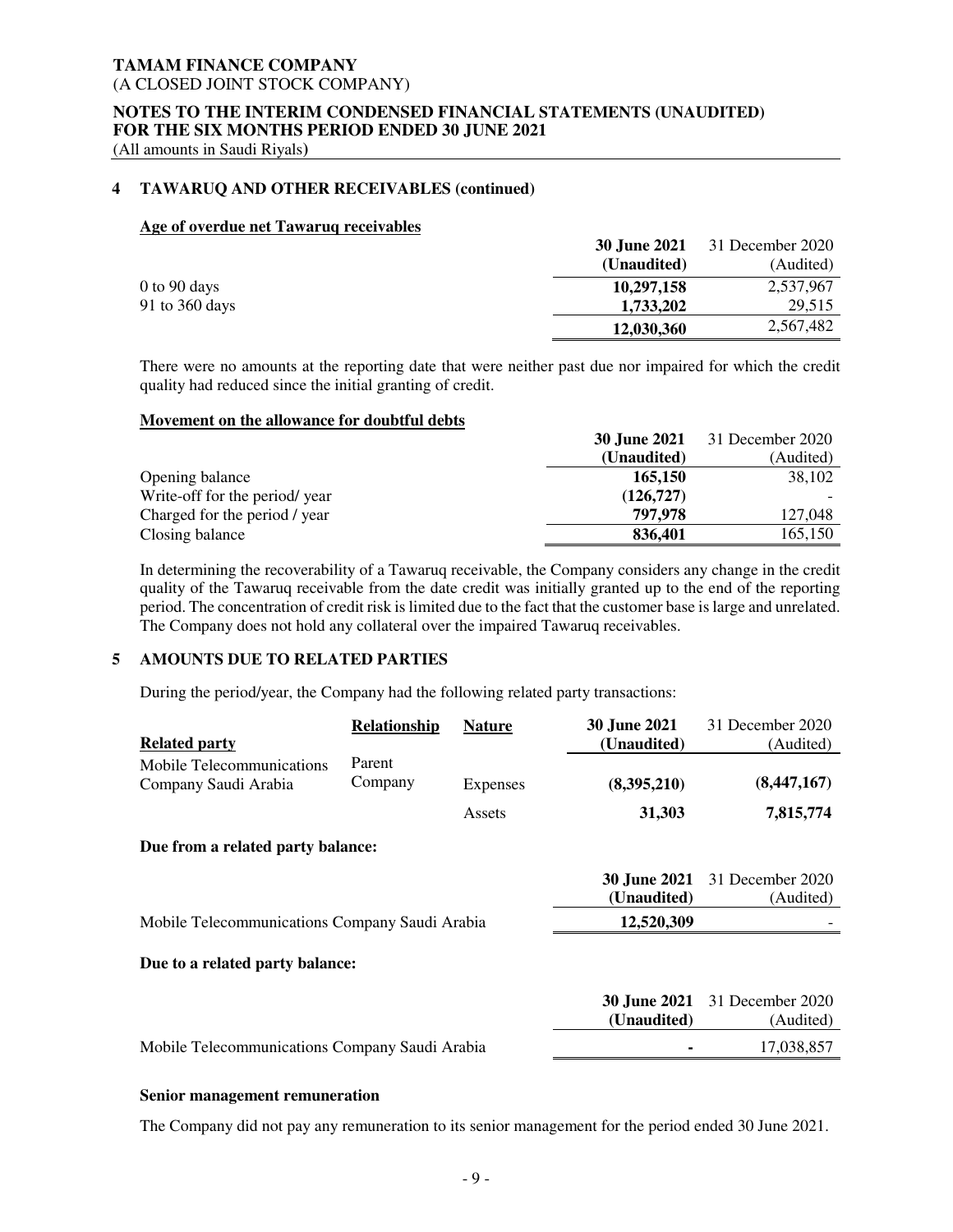#### **NOTES TO THE INTERIM CONDENSED FINANCIAL STATEMENTS (UNAUDITED) FOR THE SIX MONTHS PERIOD ENDED 30 JUNE 2021**

(All amounts in Saudi Riyals**)**

#### **6 SHARE CAPITAL**

The Company had 5,700,000 (31 December 2020: 2,000,000) shares of SR 10 each in issue as at the reporting date.

#### **Capital Increase**

On 9 Ramadan 1442 (H), corresponding to 21 April 2021 (G), the share capital was increased by SR 37,000,000 through the issuance of 3,700,000 shares and was paid in cash. The Company amended its Articles of Association but it is in the process of updating its Commercial Registration.

#### **7 PROVISION FOR ZAKAT**

The Company had submitted information zakat return for the year ended 31 December 2020 where the Parent Company had filed a consolidate zakat return which includes the company's accounts. The Parent Company had submitted its Zakat returns upto 31 December 2020 and obtained the certificates while the final assessments have not been received.

## **8 INCOME FROM FINANCING**

|                       |              | 30 June 2020   |
|-----------------------|--------------|----------------|
|                       | 30 June 2021 | (Unaudited and |
|                       | (Unaudited)  | Unreviewed)    |
| Income from financing | 4.241.421    | 100.532        |

Income from financing increased during the six months period ended 30 June 2021 to SR 4,241,421 (30 June 2020: 100,532 (Unaudited and Unreviewed)), due to new contracts earned by the Company.

## **9 FAIR VALUE OF FINANCIAL INSTRUMENTS**

Assets and liabilities measured at fair value in the statement of financial position are grouped into three levels of fair value hierarchy. This Grouping is determined based on the lowest level of significant inputs used in fair value measurement, as follows:

Level 1: quoted prices (unadjusted) in active markets for identical assets or liabilities.

Level 2: inputs other than quoted prices included within Level 1 that are observable for the asset or liability, either directly (i.e. as prices) or indirectly (i.e. derived from prices).

Level 3: inputs for the asset or liability that are not based on observable market data (unobservable inputs).

All the financial assets and liabilities of the Company are carried at amortized cost. Therefore, the fair value hierarchy disclosure which requires a three-level category of fair value is not disclosed.

#### **9.1 Carrying amount vs fair value**

The Company considers that the carrying amount of the following financial assets and financial liabilities are a reasonable approximation of their fair value:

- Cash at bank
- Tawaruq and other receivables
- Accruals and other payables

## **10 CONTINGENCIES AND COMMITMENTS**

There were no contingencies and commitments of the Company at any of the reporting dates.